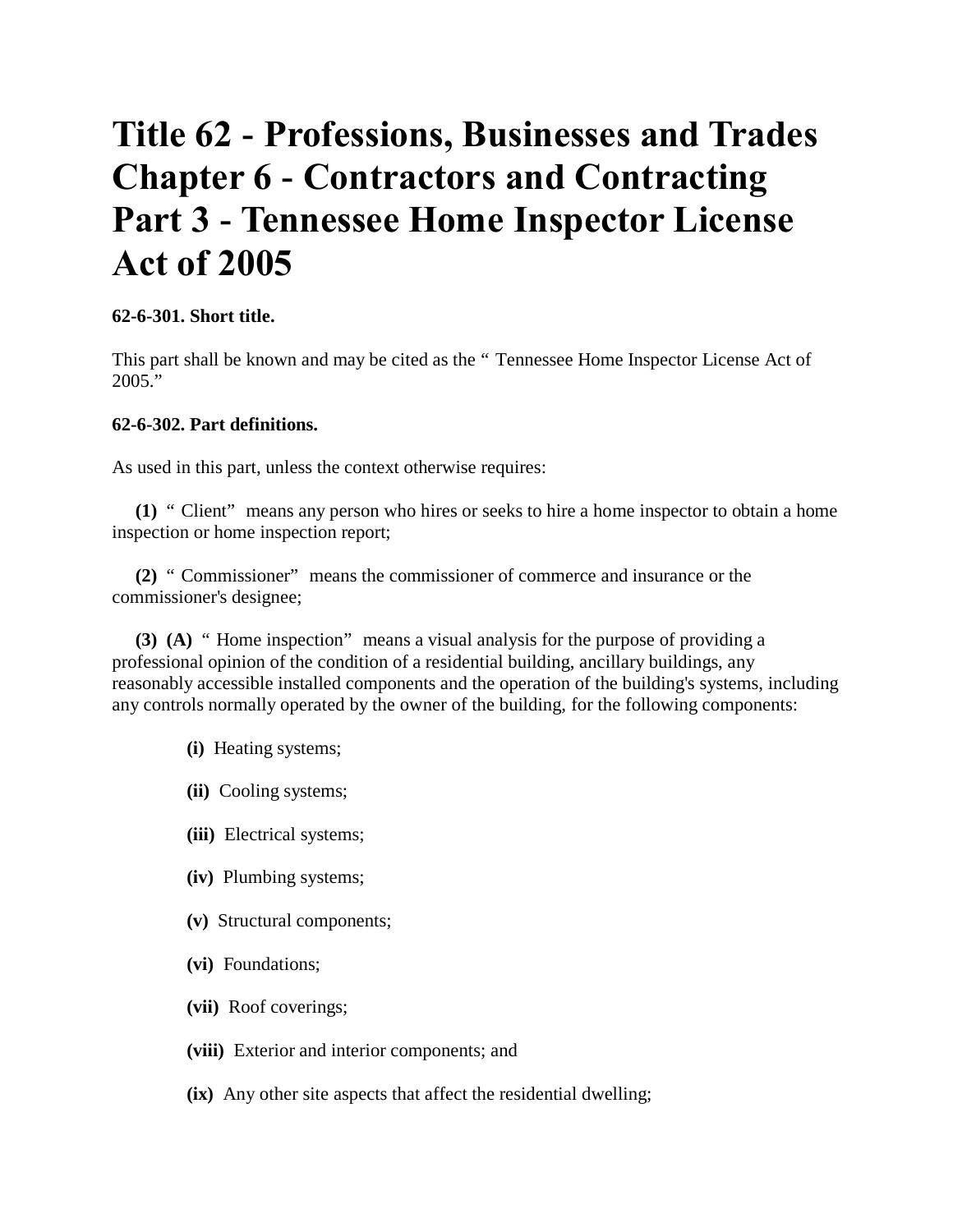**(B)** " Home inspection" does not mean a compliance inspection for building codes or any other codes adopted by this state or a political subdivision of this state. " Home inspection" does not mean any work that is within the scope of practice of architecture, engineering or landscape architecture or is performed by a person qualified to use the title " registered interior designer," all as defined in chapter 2 of this title. " Home inspection" also does not mean an inspection or assessment by a lender, either as a part of an evaluation of value or for purposes of determining whether or not to extend credit; provided, that that inspection or assessment shall not be represented as a " home inspection report;"

**(4)** " Home inspection report" means a legibly written document prepared for compensation and issued after a home inspection. The report shall include the following:

 **(A)** A report on any system or component inspected that, in the opinion of the inspector, is significantly deficient. A report under this subdivision (4) must include the reason why the system or component is significantly deficient;

 **(B)** A list of any systems or components that were designated for inspection in the standards of practice adopted by the commissioner but that were not inspected;

**(C)** The reason a system or component listed under subdivision (4)(B) was not inspected;

- **(D)** A statement that the report does not address environmental hazards, including:
	- **(i)** Lead-based paint;
	- **(ii)** Radon;
	- **(iii)** Asbestos;
	- **(iv)** Cockroaches;
	- **(v)** Rodents;
	- **(vi)** Pesticides;
	- **(vii)** Treated lumber;
	- **(viii)** Fungus;
	- **(ix)** Mercury;
	- **(x)** Carbon monoxide; or
	- **(xi)** Other similar environmental hazards;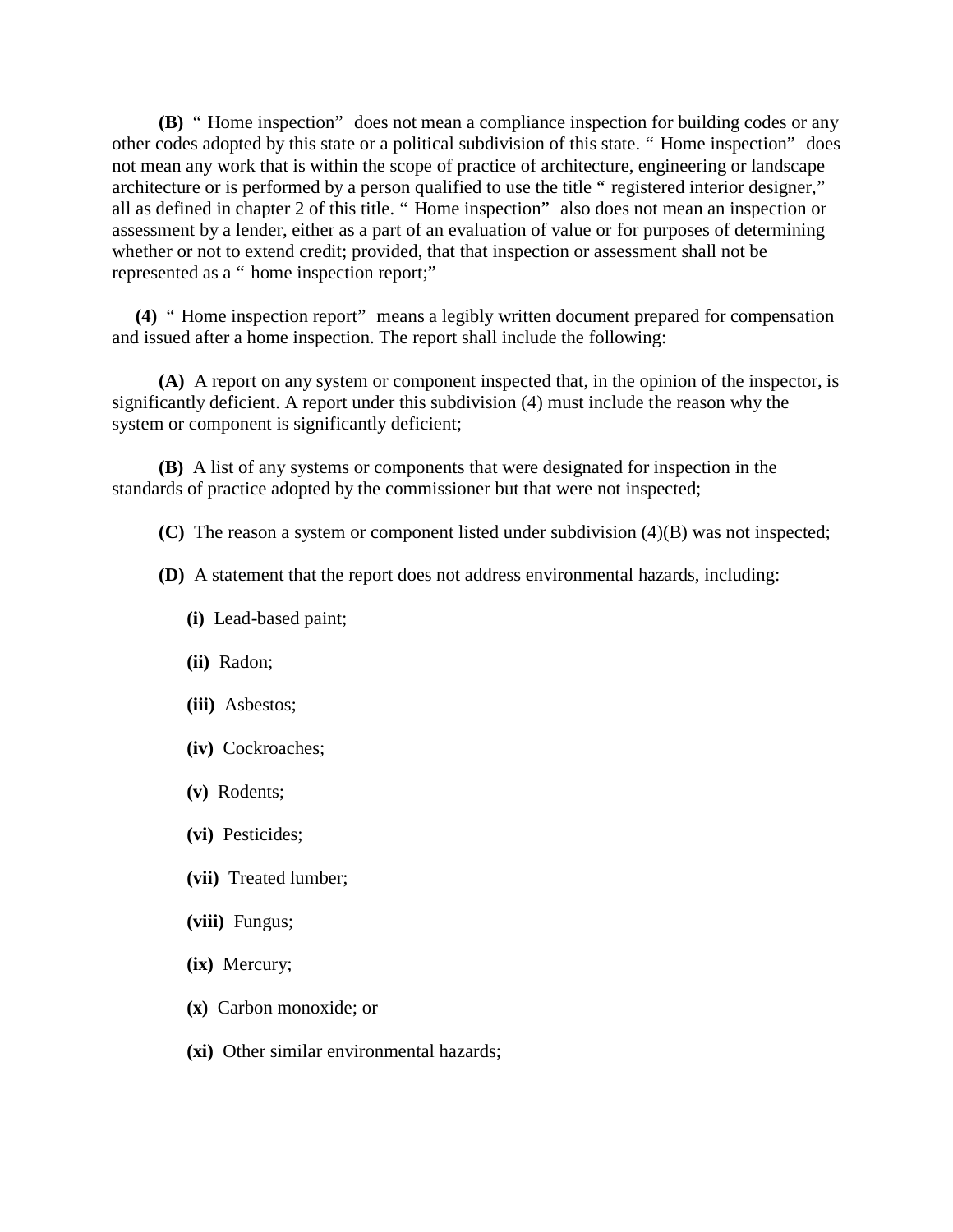**(E)** A statement that the report does not address wood destroying insects and organisms; and

 **(F)** A statement that the report does not address subterranean systems or system components, operational or nonoperational, including:

- **(i)** Sewage disposal;
- **(ii)** Water supply; or
- **(iii)** Fuel storage or delivery;

**(5)** " Home inspector" means any person who is licensed under this part as a home inspector and who engages in the business of performing home inspections and writing home inspection reports; and

**(6)** " Residential building" means a structure that is intended to be or is in fact used as a residence consisting of from one (1) to four (4) family dwelling units.

### **62-6-303. Powers and duties of commissioner Advisory committee Restraining or enjoining violations Jurisdiction.**

**(a)** The commissioner has the power and the duty to:

- **(1)** Administer and enforce this part;
- **(2)** Issue and renew licenses to home inspectors pursuant to this part;

**(3)** Suspend, revoke or fail to renew the license of a home inspector;

**(4)** Establish standards for the initial and continuing education of home inspectors, including prescribing the form and content of examinations to determine the qualifications of persons applying for licensure;

**(5)** Promulgate rules and regulations that are reasonably necessary to effectuate the purposes of this chapter. The rules shall be promulgated in accordance with the Uniform Administrative Procedures Act, compiled in title 4, chapter 5;

**(6)** Adopt and publish a code of ethics and standards of practice for home inspectors; and

**(7)** Charge and collect fees, including license application and renewal fees, to be utilized to fund activities that may be necessary to carry out this part.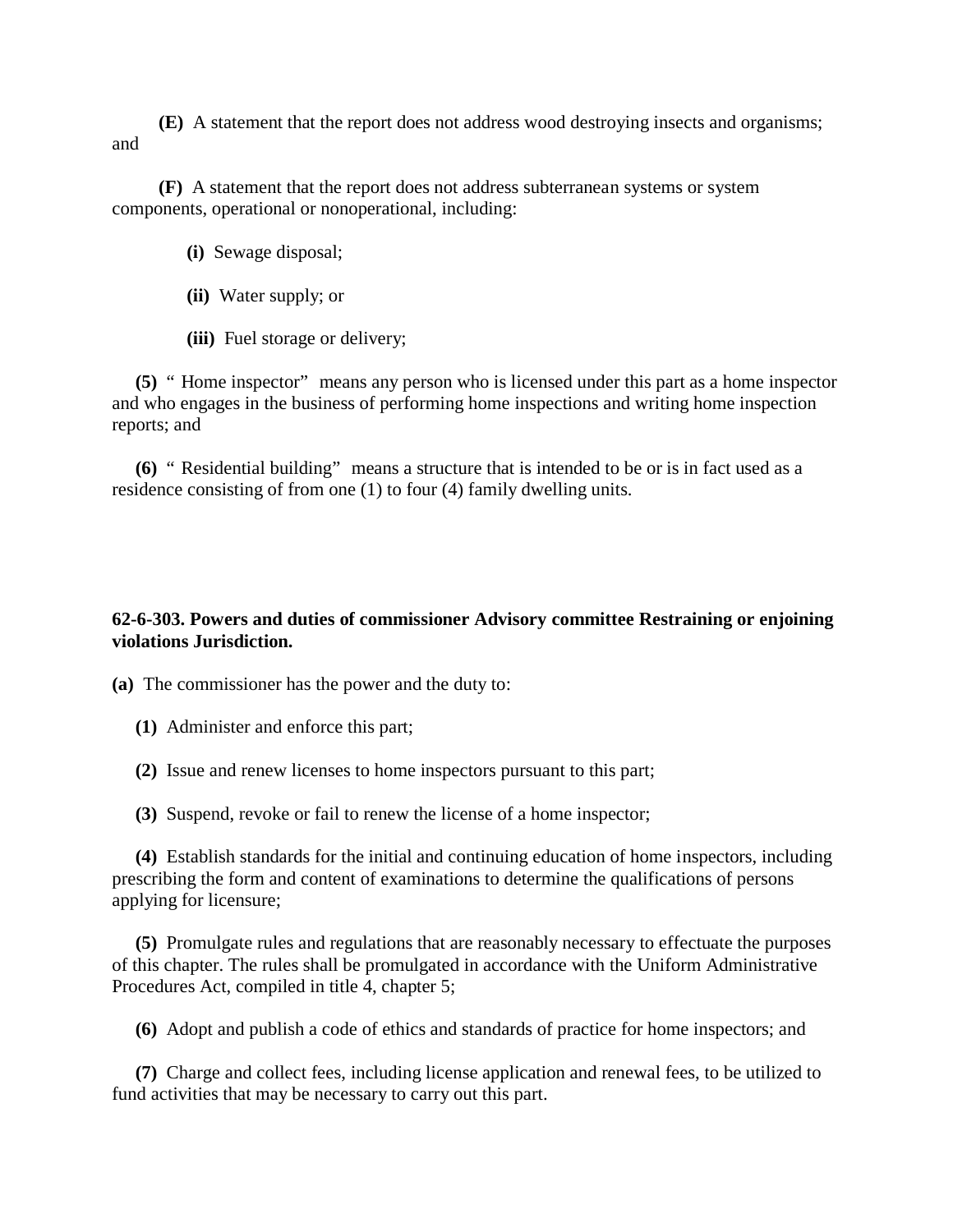**(b)** The commissioner may appoint a committee of licensed home inspectors with at least five (5) years experience in the field of home inspection to advise the commissioner with respect to any contemplated rulemaking under this section. The commissioner shall include at least one (1) member from each of the following:

- **(1)** The American Society of Home Inspectors;
- **(2)** The Home Inspectors of Tennessee Association;
- **(3)** The National Association of Certified Home Inspectors;
- **(4)** The National Association of Home Inspectors; and
- **(5)** The American Home Inspection Association.

**(c)** The commissioner may seek relief at law or equity to restrain or enjoin any act or practice in violation of this part or of any rule promulgated under this part. Jurisdiction is conferred upon the chancery and circuit courts of this state to hear and determine such a suit. No bond shall be required for the prosecution of the suit or for the issuance of an injunction.

#### **62-6-304. License requirement.**

It is unlawful for any person, directly or indirectly, to engage in or conduct or to advertise or claim to be engaging in or conducting the business or acting in the capacity of a home inspector as defined in this chapter, within this state, without first obtaining a home inspector license as provided in this part.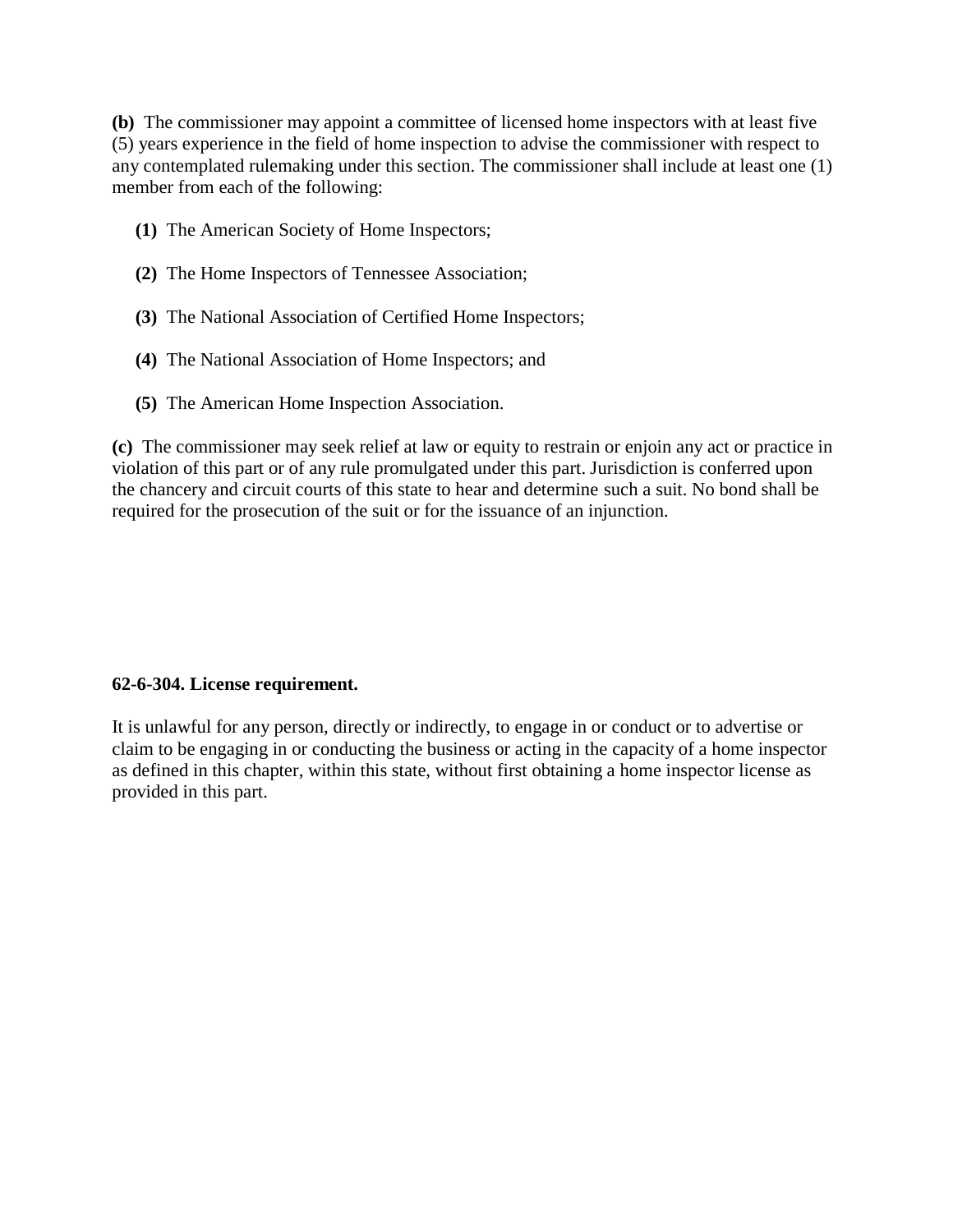#### **62-6-305. Application for licensure Prerequisites and qualifications.**

Any person who applies for licensure as a home inspector must submit an application on a form prescribed by the commissioner. The application shall be accompanied by the fee specified in § 62-6-303. Applicants for licensure shall furnish evidence satisfactory to the commissioner that the applicant:

**(1)** Is at least eighteen (18) years of age;

**(2)** Has graduated from high school or earned a general education development (GED) certificate;

**(3)** Has not been convicted of a crime that has a direct bearing on the applicant's ability to perform competently and fully as a licensee;

**(4)** Is not the subject of a disciplinary or enforcement action by another state or a local jurisdiction in connection with the performance of home inspections or the licensing or certification of home inspectors;

**(5)** Has successfully completed ninety (90) hours of a commissioner-approved training program or course of study involving the performance of home inspections and the preparation of home inspection reports;

**(6)** Has passed a commissioner-approved competency examination administered by the state or an entity selected by the state; and

**(7)** Has obtained a certificate of insurance in an amount required by the commissioner for general liability as well as errors and omissions to cover all activities contemplated under this part.

#### **62-6-306. Issuance of license Expiration Roster of licensees Notification of changes.**

If the commissioner determines that an applicant meets the requirements of this part and is qualified for a home inspector license, the commissioner shall issue a license to the applicant that shall expire two (2) years following the date of issuance, unless revoked or suspended prior to the expiration date. The expiration date of the license shall appear on the license and no other notice of its expiration need be given to its holder. The commissioner shall maintain a roster, which shall be made available to the public, showing the name and place of business of each home inspector currently licensed. A licensee shall notify the commissioner immediately of any change of name, name under which the licensee conducts business or business address.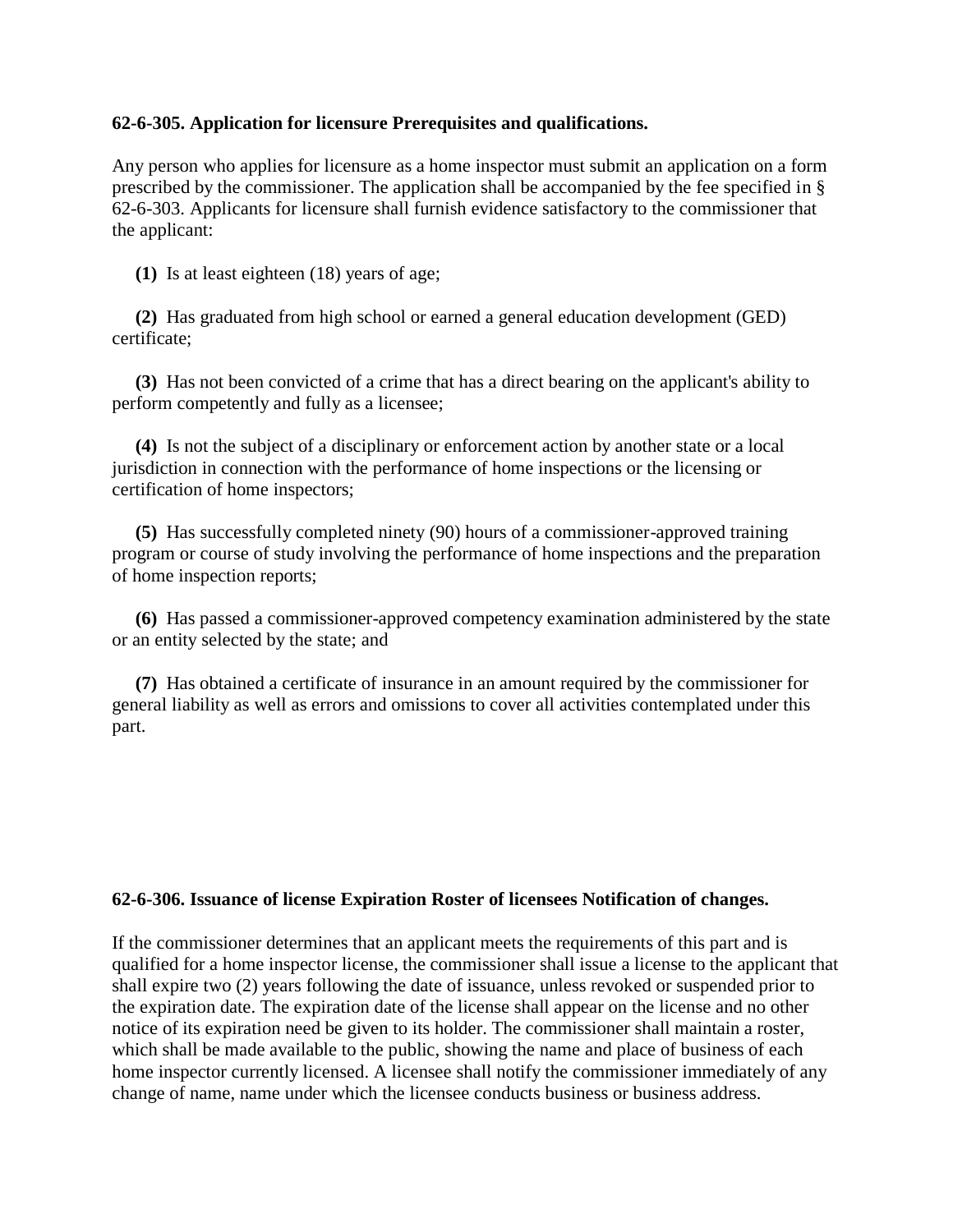## **62-6-307. License renewal Inactive status.**

**(a)** To renew a current, valid home inspector license, the holder of the license shall submit an application on a form prescribed by the commissioner. The application for renewal shall be accompanied by the fee specified in § 62-6-303. All documentation and fees that are prerequisite to the renewal of a license shall be delivered to the commissioner no earlier than one hundred twenty (120) days nor later than thirty (30) days prior to the expiration date of the license then held.

**(b)** Applicants for license renewal shall furnish evidence satisfactory to the commissioner that the applicant has:

**(1)** Completed thirty-two (32) hours of commissioner-approved continuing education;

**(2)** Not violated this part or any rules and regulations promulgated under this part; and

**(3)** Obtained a certificate of insurance in an amount required by the commissioner for general liability, as well as errors and omissions, to cover all activities contemplated under this part.

**(c)** The commissioner may refuse to renew any license if the licensee has continued to perform home inspections in this state following the expiration of the license.

**(d)** The license of any home inspector who fails timely to pay a renewal fee or to comply with any prerequisite or condition to licensure or renewal may be reinstated without examination within sixty (60) days after the expiration date of the license upon providing proof of compliance with the prerequisites or conditions, including payment of any penalty fee arising from failure to comply with any prerequisite or condition to renewal prior to the expiration date of the license, and payment of the renewal fee, plus an additional penalty fee of not more than twenty-five dollars (\$25.00) per month. Any person desiring reinstatement thereafter must reapply for licensure; provided, that the commissioner has the discretion to:

**(1)** Waive reexamination or additional education requirements for such an applicant; or

**(2)** Reinstate a license subject to the applicant's compliance with reasonable conditions that the commissioner may prescribe, including payment of a penalty fee, in addition to the penalty fee provided in this subsection (d), of not more than twenty-five dollars (\$25.00) per month or portion of a month, from the time the license expired.

**(e)** When fees are remitted by mail to the commissioner, the date of payment shall be determined by the official postmark on the mail.

**(f) (1)** A licensee may request that his license be placed in an inactive status by making application to the commissioner and paying the applicable fee. A licensee whose license is inactive may not directly or indirectly engage in or conduct, or advertise or claim to be engaging in or conducting the business, or acting in the capacity of a home inspector as defined in § 62-6- 302, governing home inspectors in this state. No continuing education shall be required for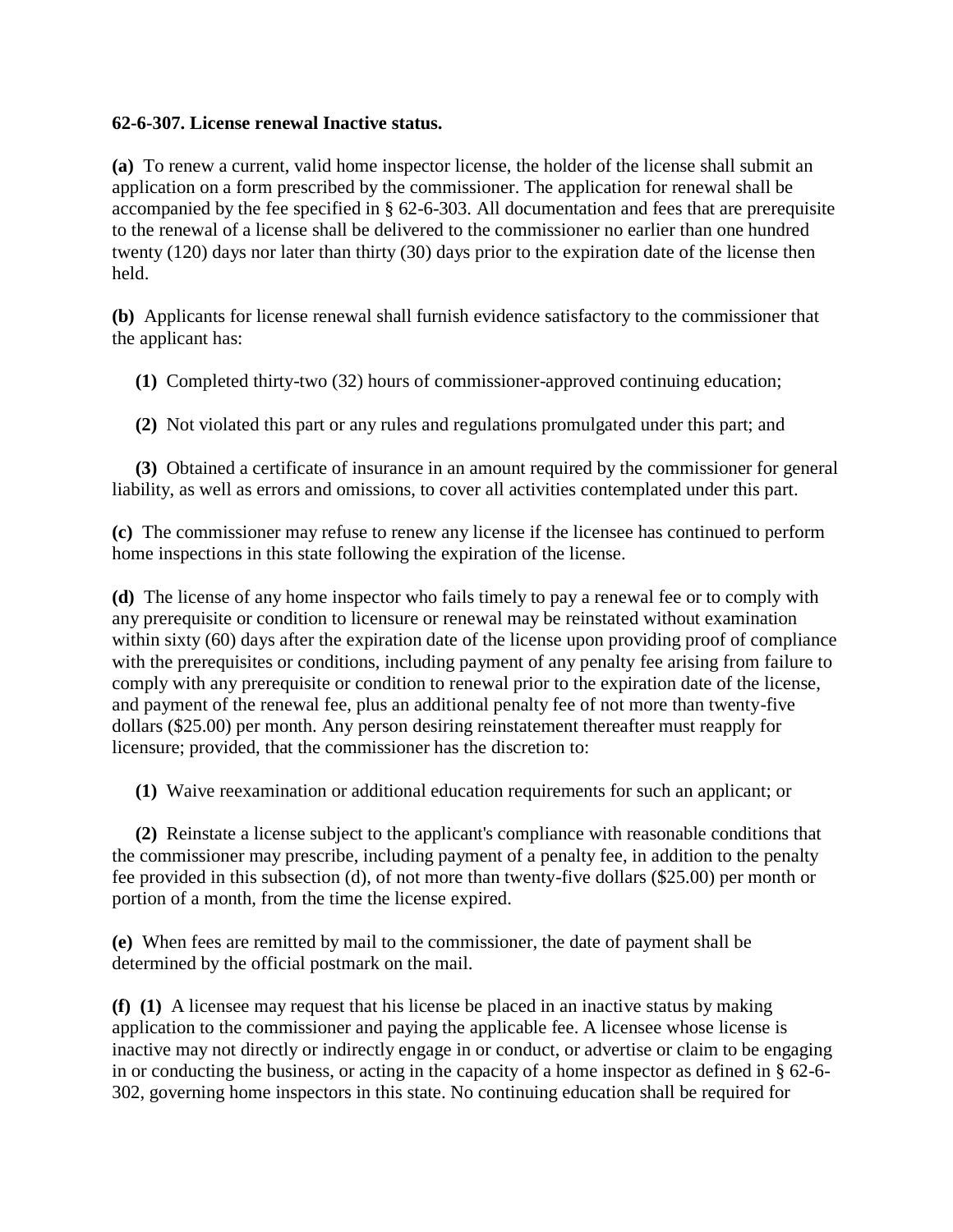renewal of an inactive license. Licensees holding an inactive license are not required to maintain general liability or errors and omissions insurance. Inactive licenses shall be renewed biannually.

**(2)** A license that is inactive may be reactivated upon application to the commissioner.

 **(A)** The licensee shall submit an application for reinstatement on a form as prescribed by the commissioner, accompanied by:

**(i)** A fee as prescribed by the commissioner;

 **(ii)** A certificate of insurance in an amount required by the commissioner for general liability and errors and omissions, to cover all activities contemplated under this part; and

 **(iii)** Evidence satisfactory to the commissioner that the applicant has not violated this part or any rules or regulations promulgated pursuant to this part during the period the license was inactive.

 **(B)** If more than two (2) years have passed since the license was placed in an inactive status, the applicant shall, in addition to the requirements set forth in subdivision  $(f)(2)(A)$ , also furnish evidence satisfactory to the commissioner that the applicant has completed thirty-two (32) hours of commissioner-approved continuing education during the twenty-four (24) months immediately preceding the date of application for reinstatement.

#### **62-6-308. Disciplinary powers of commissioner.**

**(a)** The commissioner may take disciplinary action against a licensee or applicant, deny an application for a license, assess a civil penalty of up to one thousand dollars (\$1,000) per violation, or may suspend, revoke, or refuse to issue or renew a license when a licensee performs or attempts to perform any of the following acts:

**(1)** Accepting or offering commissions or allowances, directly or indirectly, from or to parties other than the client, unless fully disclosed to the client in writing;

**(2)** Performing or offering to perform repair or maintenance work on a property the licensee has inspected in the preceding twelve (12) months;

**(3)** Using a home inspection with the intention to obtain work in another field or profession;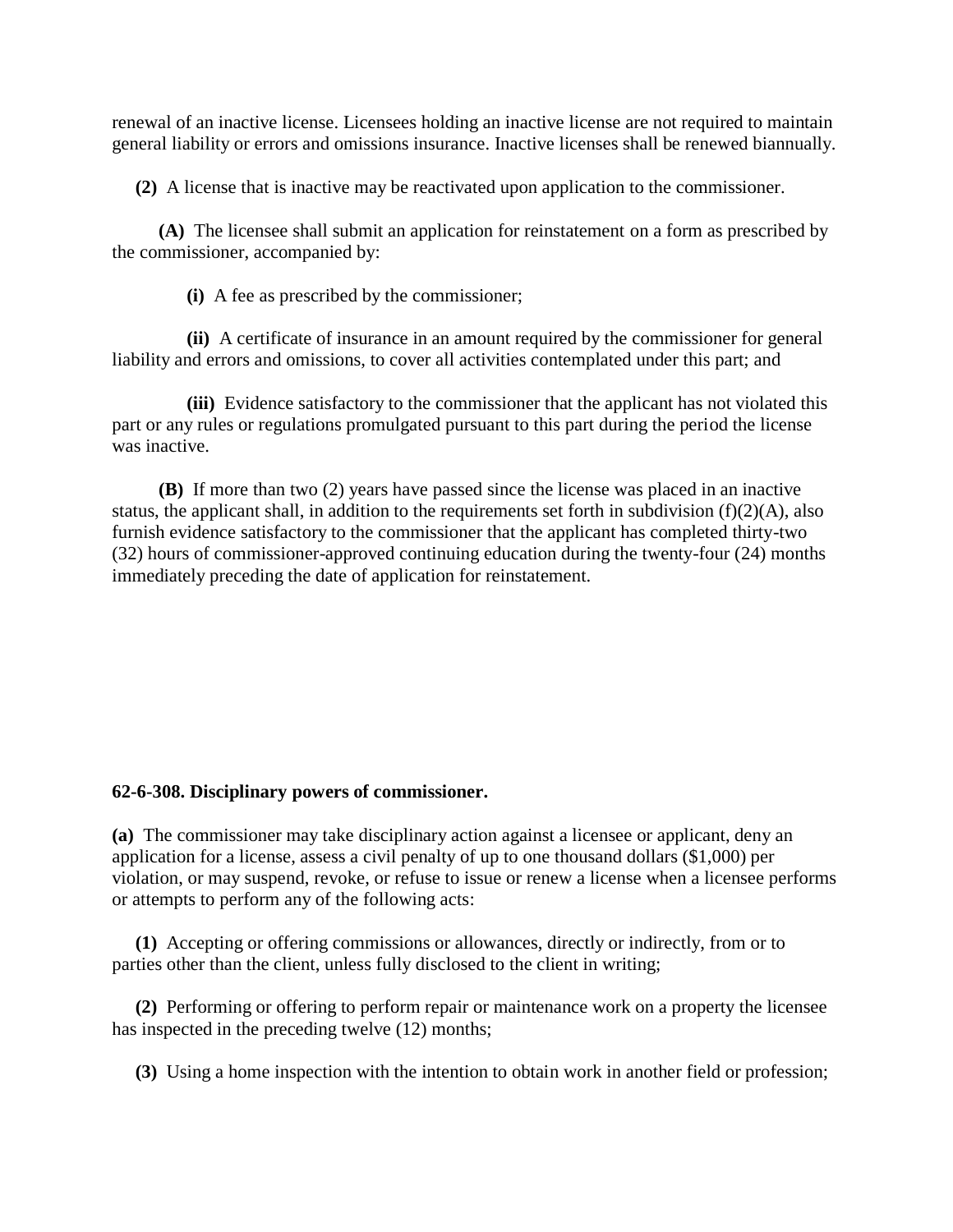**(4)** Accepting compensation, financial or otherwise, from more than one (1) interested party for the same service without the consent of all interested parties;

**(5)** Failing to disclose to the client any financial interest or any relationship that may affect the client's interest;

**(6)** Disclosing information concerning the results of a home inspection without the approval of the client or the client's legal representative, except under a court order;

**(7)** Knowingly making a false or misleading representation about:

 **(A)** The condition of a residential dwelling for which the licensee has performed or has contracted to perform a home inspection; or

**(B)** The extent of the services the licensee has performed or will perform;

**(8)** Committing a felony in the course of the practice of home inspection;

**(9)** Violating any provisions of this part or rules promulgated by the commissioner under this part;

**(10)** Making a false or misleading representation:

**(A)** In a license or renewal application form; or

**(B)** In information provided to the commissioner;

**(11)** Failing to pay any fees or fines required by this part;

**(12)** Failing to continuously maintain the insurance required by this part;

**(13)** Communicating to the public false or misleading information about the type of license held by the licensee;

**(14)** Engaging in a course of lewd or immoral conduct in connection with the delivery of services to clients; or

**(15)** Failing to complete the continuing education requirements established by the commissioner.

**(b)** The commissioner is authorized to issue citations against persons engaging in or conducting the business or acting in the capacity of a home inspector as defined in this part without a license in violation of § 62-6-304. The commissioner shall promulgate rules and regulations to specify those conditions necessary to the issuance of a citation and the range of penalties for violations of this part. Each citation shall: